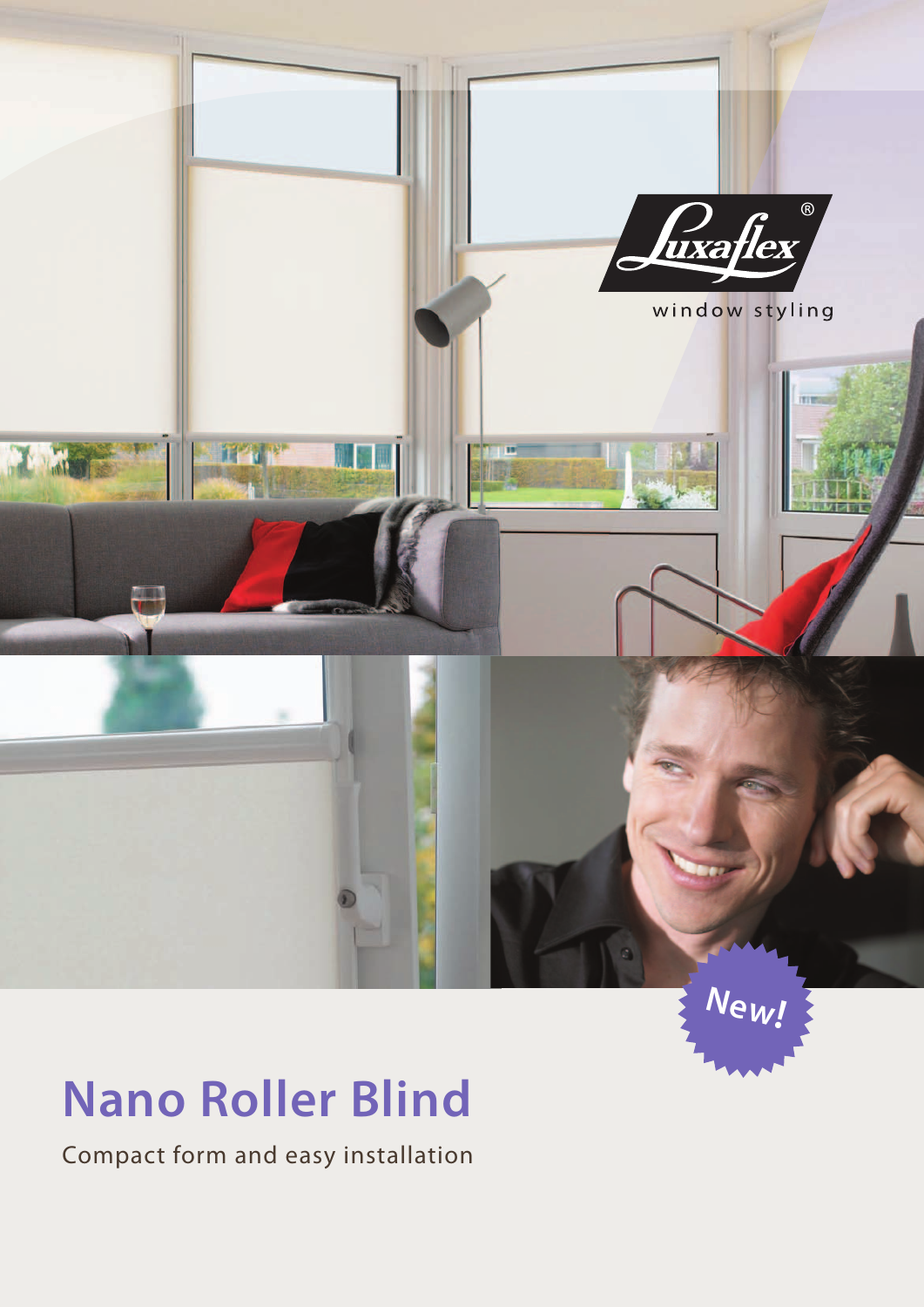

# *New* type of Roller Blind that solves old problems

*The Roller Blind is one of the most classic forms of window coverings. As Europe's foremost supplier, Luxaflex® is constantly involved in updating and developing its products. The Nano Roller Blind is an excellent example of this.*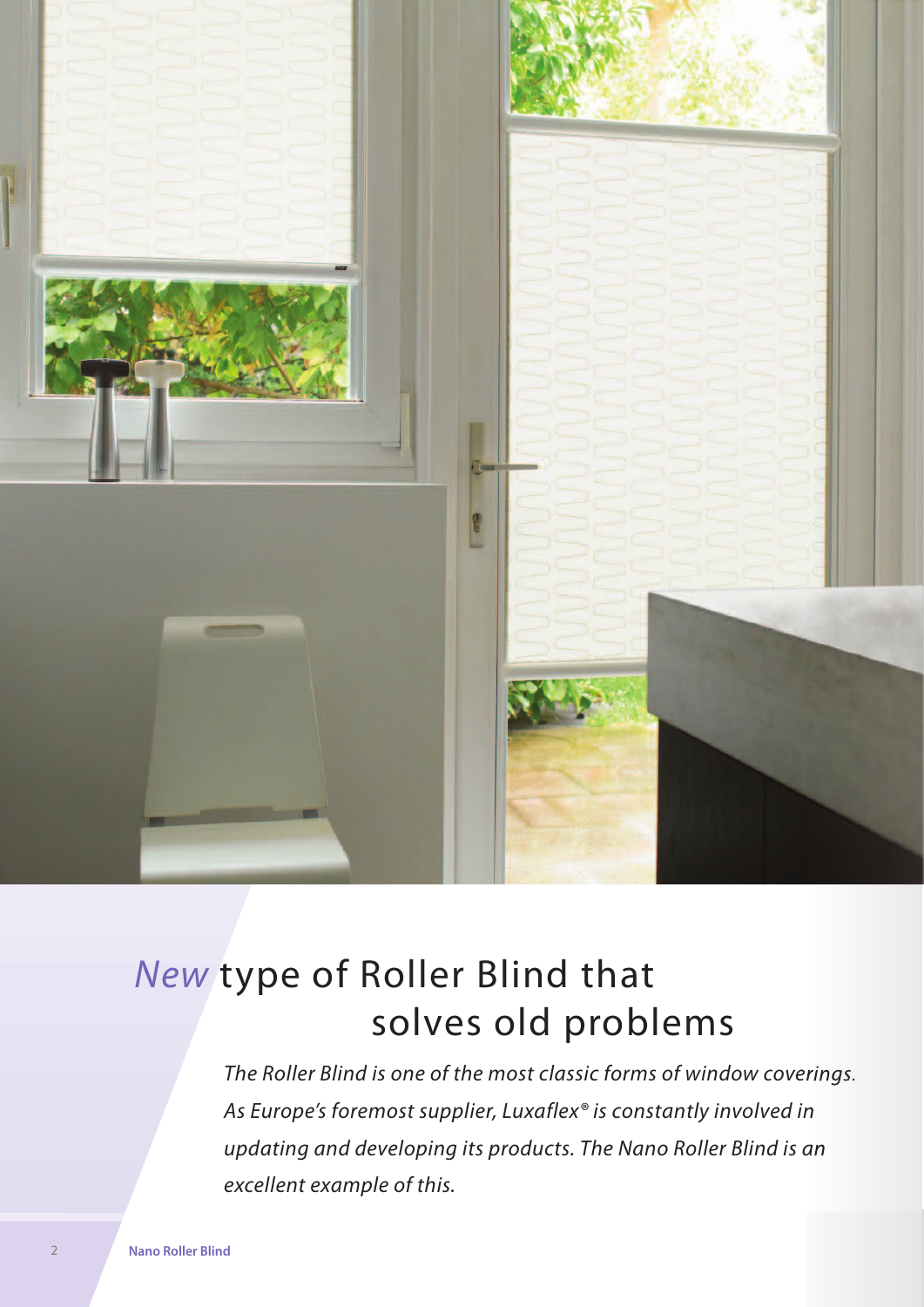## **Simple, flexible operation**

With the slightest touch, Nano Roller Blinds will smoothly raise and lower via the side profiles. The cassette is so compact that obstructions such as window or door fittings hold no impediment at all. The Nano Roller Blind can be lowered to any desired height.

#### **Screws and Drills are not required**

The Nano Roller Blind is made to measure. The Roller Blind cassette and side profiles are adhered directly onto the window pane with special tape. This means that there is no need for screwing or drilling into the frame. A great advantage of this is that the product can be removed without leaving any traces behind. Installation with mounting clips is also an option if required.

### **Double cassette for long windows and privacy**

The Top Down/Bottom Up version is suitable for long windows of up to 2.5 m. The fabric is rolled up into two cassettes rather than one. The blind is operated from below as well as above, ensuring every part of the window can be covered. This option is particularly useful when privacy is required whilst still allowing daylight to enter the room.

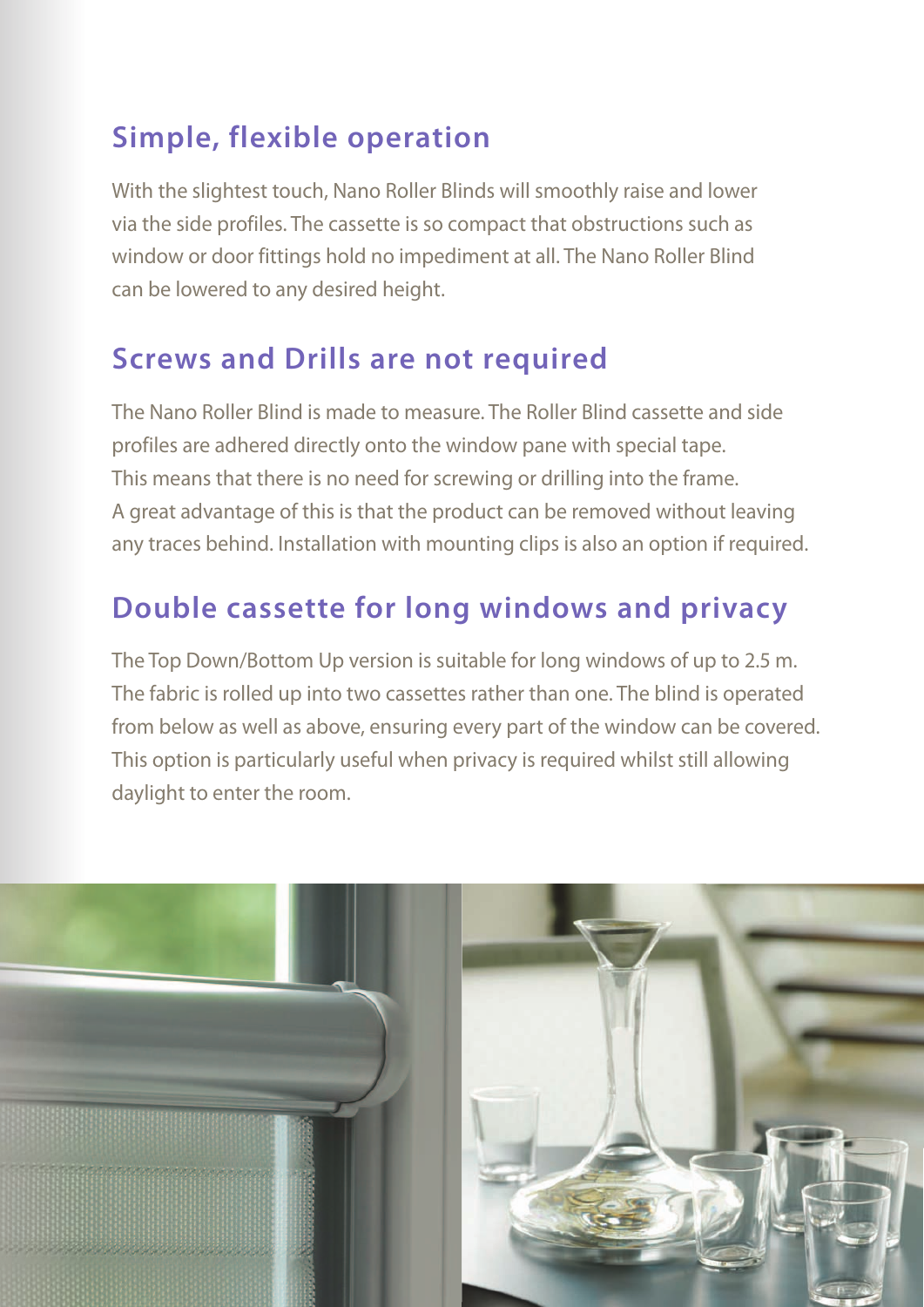#### **Harmonising colours**

The Nano Roller Blind is available in no fewer than 50 fabrics, including dim out fabrics for room darkening and fabrics with heat-reflecting foil. Many of the fabrics are also available with other window covering products fromLuxaflex®, enabling you to harmonise colours and give your interior a wonderful atmosphere

## **Handy operating pole**

If the window is so high up that it is difficult to reach, then a specially developed operating pole is available as an option. The carefully balanced mechanism of the Nano Roller Blind runs so smoothly that hardly any effort is needed to open or close it.

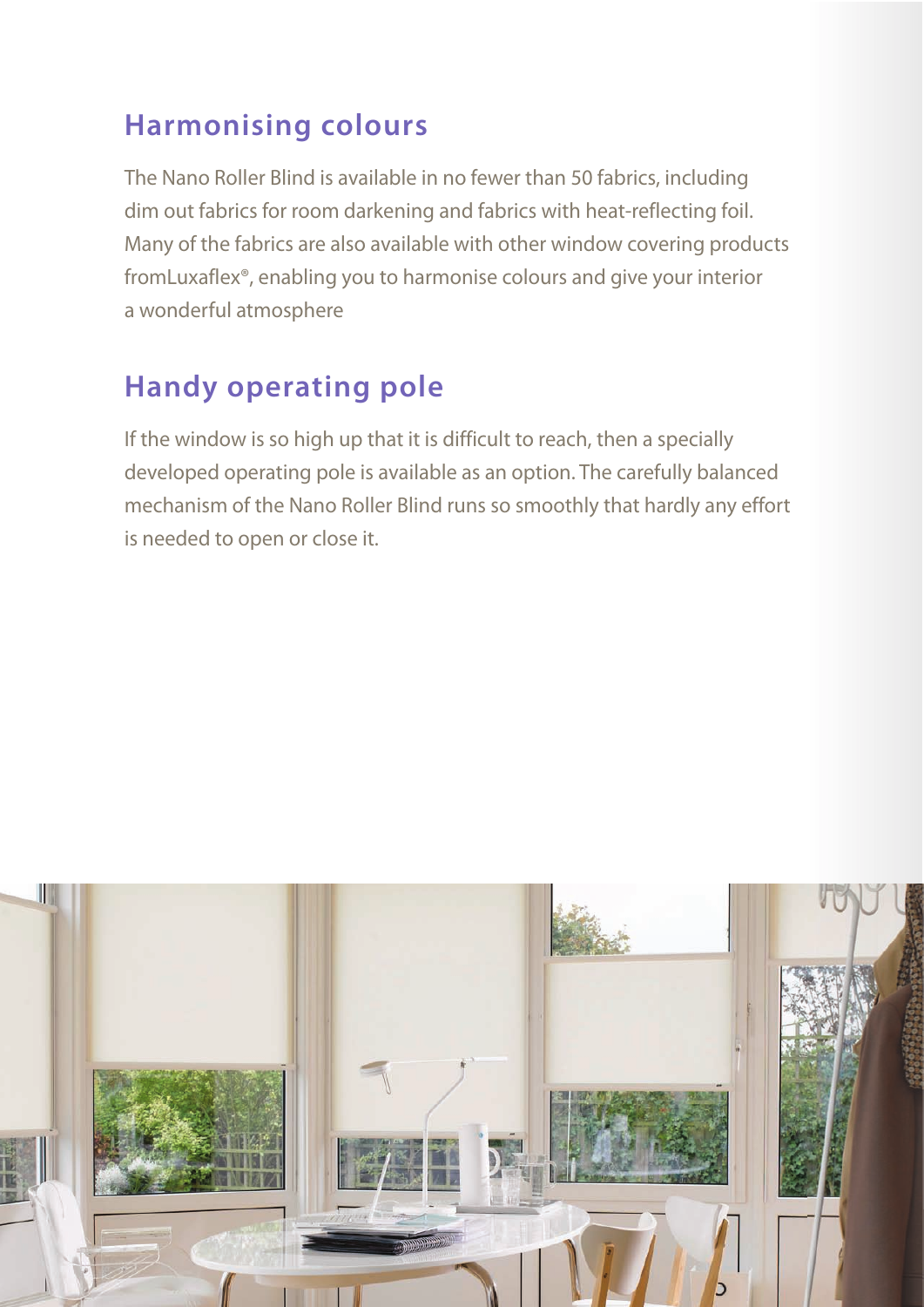

The compact form, modern design and simplicity of installation, are all special features of the new Nano Roller Blind. These blinds are developed specially for tilt and turn windows and doors with inset glass. But this doesn't mean that the beautiful Nano Roller Blinds cannot be used to great effect in other places!